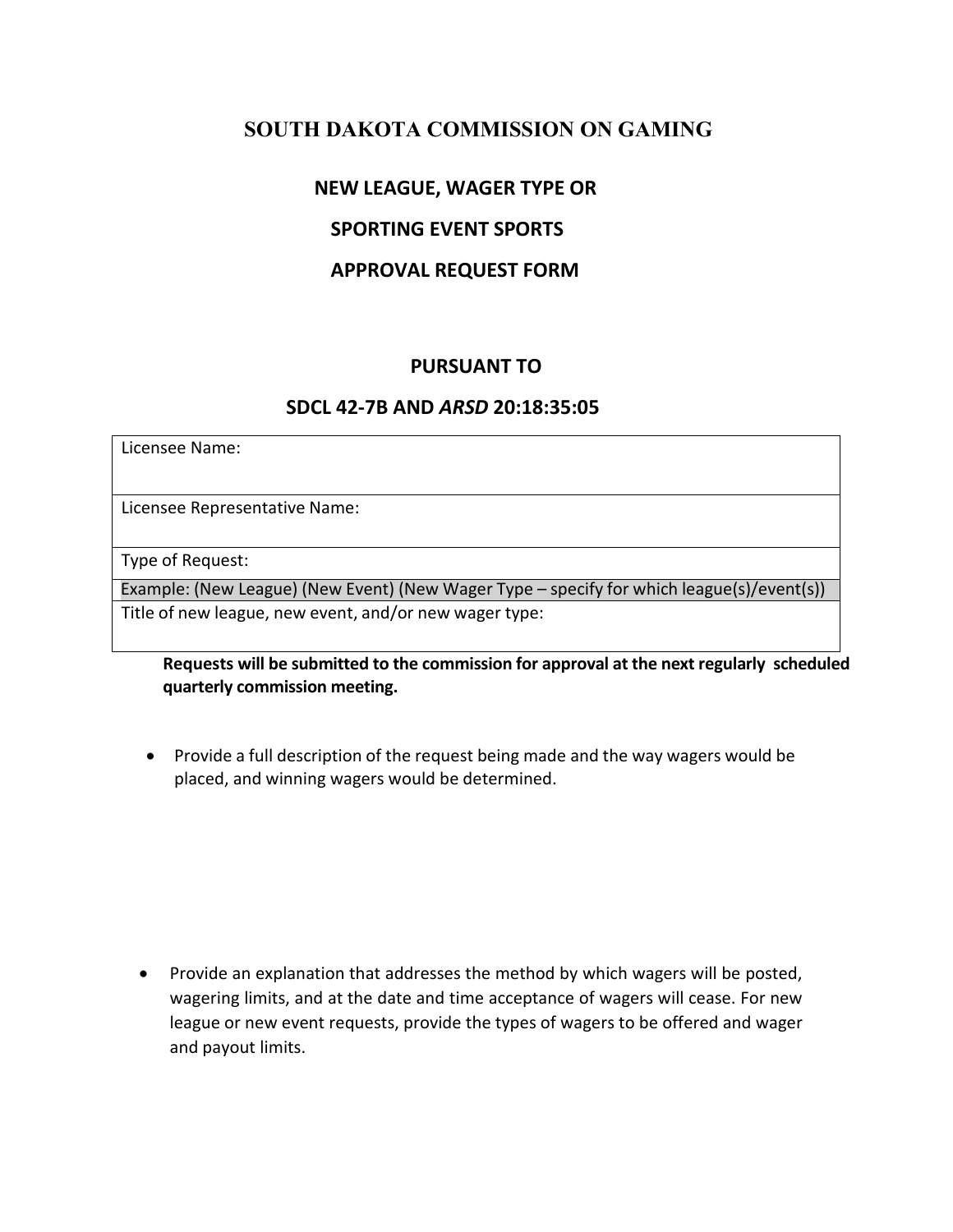• Provide a full description of any technology which would be utilized to offer the league, event, or wager types.

• Provide a description of the policies and procedures regarding the league, event, or wager's integrity. If this is a new league request, provide a copy of the league's integrity policy.

- Provide a listing of any known scandals, match fixing or point shaving nvestigations, criminal investigations, or other incidents that could possibly compromise the integrity ofany players, teams, leagues, tournaments, or exhibitions.
- Provide a description of any communication or cooperation made or attempted between the licensee and the organizer or governing body, including a copy of any written responses from the organizer or governing body to the notification by the licensee.